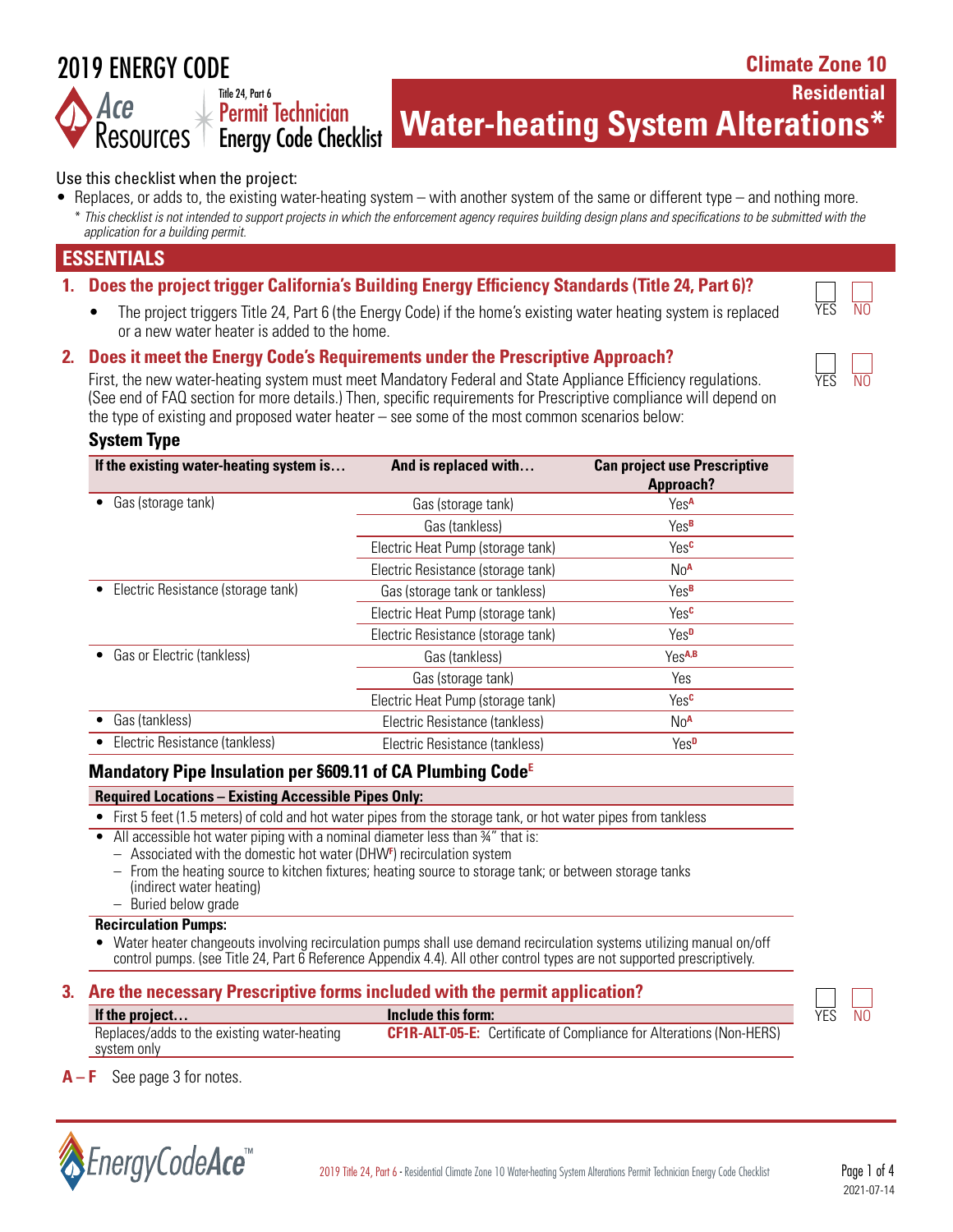#### **Water-Heater System Changes, HERS Measures & Required Documentation**

#### **The permit applicant wants to change to a different fuel source for the new DHW system. Is this allowed prescriptively?**

• It is possible to change to a different fuel source and still comply prescriptively, but the type of change allowed will depend on whether or not the building has a natural gas or propane connection in place. (Having a gas line simply "capped off" still qualifies as connected.)

The table below is adapted from the Energy Commission's "Water Heater Alterations Guide": https://www.energy.ca.gov/sites/default/files/2020-07/2019 Res\_WaterHeater\_Alterations\_Guide.pdf

| <b>Is Natural Gas Connected to Existing</b><br><b>Water Heater Location?</b> | <b>Allowed Prescriptive Installation</b>                                                 | <b>Energy Code Section Notes</b> |
|------------------------------------------------------------------------------|------------------------------------------------------------------------------------------|----------------------------------|
| Yes                                                                          | Natural gas (tank or tankless)                                                           | 150.2(b)1Hiiia                   |
|                                                                              | Propane (tank or tankless)                                                               | 150.2(b)1Hiiia                   |
|                                                                              | Electric Heat Pump (tank)                                                                | 150.2(b)1Hiiib                   |
|                                                                              | Electric Heat Pump (tank NEEA Tier 3 or higher)                                          | 150.2(b)1Hiiic                   |
| N <sub>0</sub>                                                               | Consumer Electric Resistance (tank or tankless)<br>Any of the water heaters listed above | 150.2(b)1Hiiid                   |

#### **Are Certificates of Compliance (CF1R forms) really required for a new water heater?**

• Some enforcement agencies may, at their discretion, choose **not** to require compliance documents for Prescriptive Residential Alteration projects that do NOT require Home Energy Rating System (HERS) verification. Even so, exemptions from submitting compliance documentation shall not be deemed to grant authorization for any work to be done in any manner in violation of this code or other provisions of law. See §10-103(a)1C for more information.

#### **Does a water-heater system replacement require Home Energy Rating System (HERS) verification?**

- No, if the project is submitting via the Prescriptive Approach for a low-rise single-family home (using the CF1R-ALT-05-E), it will **not** trigger HERS measures.
- If it is submitting via the Prescriptive Approach for an Addition (CF1R-ADD) or the Performance Approach (CF1R-PRF) and any HERS measures are required for the scope of work, **all** forms must then be registered with a HERS provider.

#### **What forms will the building inspector require?**

- In addition to the CF1R-ALT-05-E submitted with the permit application, the inspector will look for the CF2R-ALT-05-E: Certificate of Installation for Prescriptive Alterations (Non-HERS), which is completed by the installing contractor.
- Also, for most projects, the inspector will check any water heater product labeling and the CF2R to confirm they meet the required values specified on the CF1R and verify pipe insulation has been installed as required.

#### **Prescriptive or Performance**

#### **What do you mean by "Performance Approach" to compliance?**

• The Performance Approach uses approved modeling software to "trade off" energy efficiency measures (so you can do "worse" than Prescriptive requirements for some things and "better" than Prescriptive for others, as long as the Mandatory requirements are met and the energy budget balances). This proof of energy budget balance is documented via the CF1R-PRF-01-E report. This may be considered if the project is unable to meet the Prescriptive requirements for a water heater changeout supported by this checklist.

#### **Installing Additional Water Heaters Within an Existing Home**

#### **Can the permit applicant prescriptively install an additional water heater in the existing home?**

• Requirements for adding another water heater vary based on what type of water heater is being added. A gas instantaneous meeting Mandatory minimum efficiency and installation requirements can always be added to an existing home. If any other water heating type(s) are desired, then a Performance report (CF1R-PRF-01-E) will need to be provided indicating it "complies."

#### **Confirming Water Heater Compliance with Federal and State Regulations**

#### **What resources can I direct permit applicants to in order to find out whether a particular make and model of water heater is compliant with Mandatory Federal and State Appliance Efficiency regulations?**

 $\bullet$  All appliances regulated under Title 20 must be certified to the California Energy Commission via its MAEDbS<sup>TM</sup> database (Modernized Appliance Efficiency Database System). The general public can access this database directly at: <https://cacertappliances.energy.ca.gov/>

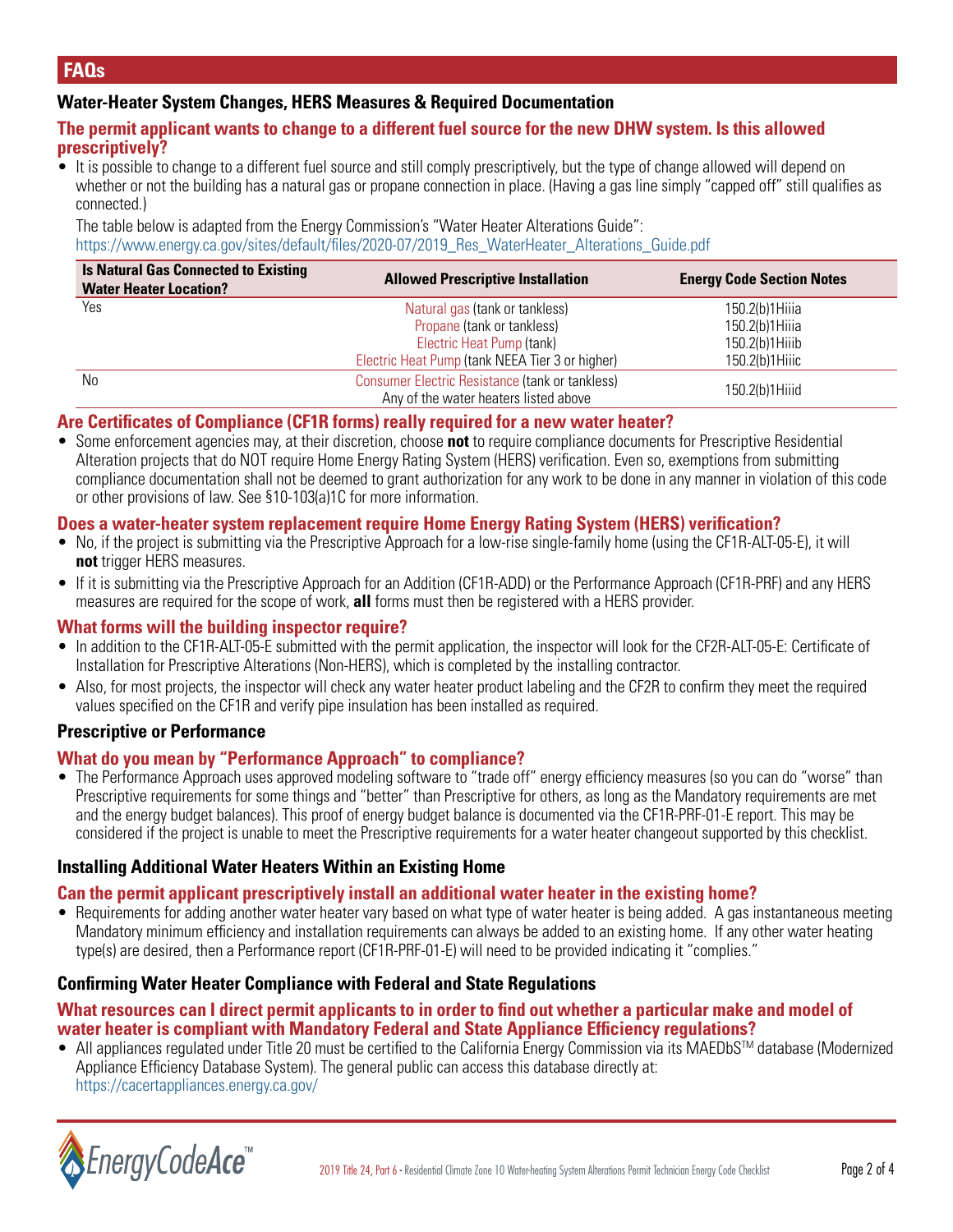# **Notes**

- **A** If the existing water heater has a natural gas or propane connection, then to comply prescriptively the replacement water heater must be natural gas or propane, or some equivalent water-heating system as determined by the Energy Commission (Section 150.2(b)1Hiiie), such as a single electric heat pump tank water heater meeting efficiency and installation requirements specific to climate zone. See footnote C for more information on electric heat pump water heater requirements.
- **B** If the newly installed tankless unit exceeds 6.8 kBtuh (2 kW), isolation valves and other fittings such as hose bibs are required for both the cold and hot water piping leaving the water heater.
- **C** In Climate Zones 1-15, the Prescriptive Approach allows for one electric heat pump water heater meeting either of the following conditions:
	- The unit is rated "NEEA Tier 3" or higher: The storage tank must not be located outdoors.
	- The unit is NOT rated "NEEA Tier 3" or higher: The storage tank must not be located outdoors and must be placed on a rigid surface insulated to a minimum of R-10. A demand response interface must also be provided per the requirements of Section 110.12(a).

A "NEEA-rated" heat pump water heater is certified by the Northwest Energy Efficiency Alliance (NEEA) as a qualified product meeting specific Energy Code requirements. NEEA's Qualified Products List for Heat Pump Water Heaters is available at: <https://neea.org/img/documents/HPWH-qualified-products-list.pdf>

- **D** Replacing a consumer electric water heater (tank or tankless) with another of the same type is allowed prescriptively only if natural gas is NOT connected to the existing water heater location.
- **E** Accessible existing piping in the locations listed, and any newly installed piping, must be insulated with a minimum wall thickness of not less than the diameter of the pipe for a pipe up to 2 inches (50 mm) in diameter. Insulation wall thickness shall be not less than 2 inches (51 mm) for a pipe of 2 inches (50 mm) or more in diameter.

Exceptions (per CA 2019 Plumbing Code §609.11.2):

- Piping that penetrates framing members shall not be required to have pipe insulation for the distance of the framing penetration.
- Hot water piping between the fixture control valve or supply stop and the fixture or appliance shall not be required to be insulated.
- **F** "Domestic hot water" (DHW) is potable hot water that is consumed for domestic purposes including food preparation, cleaning and personal hygiene.